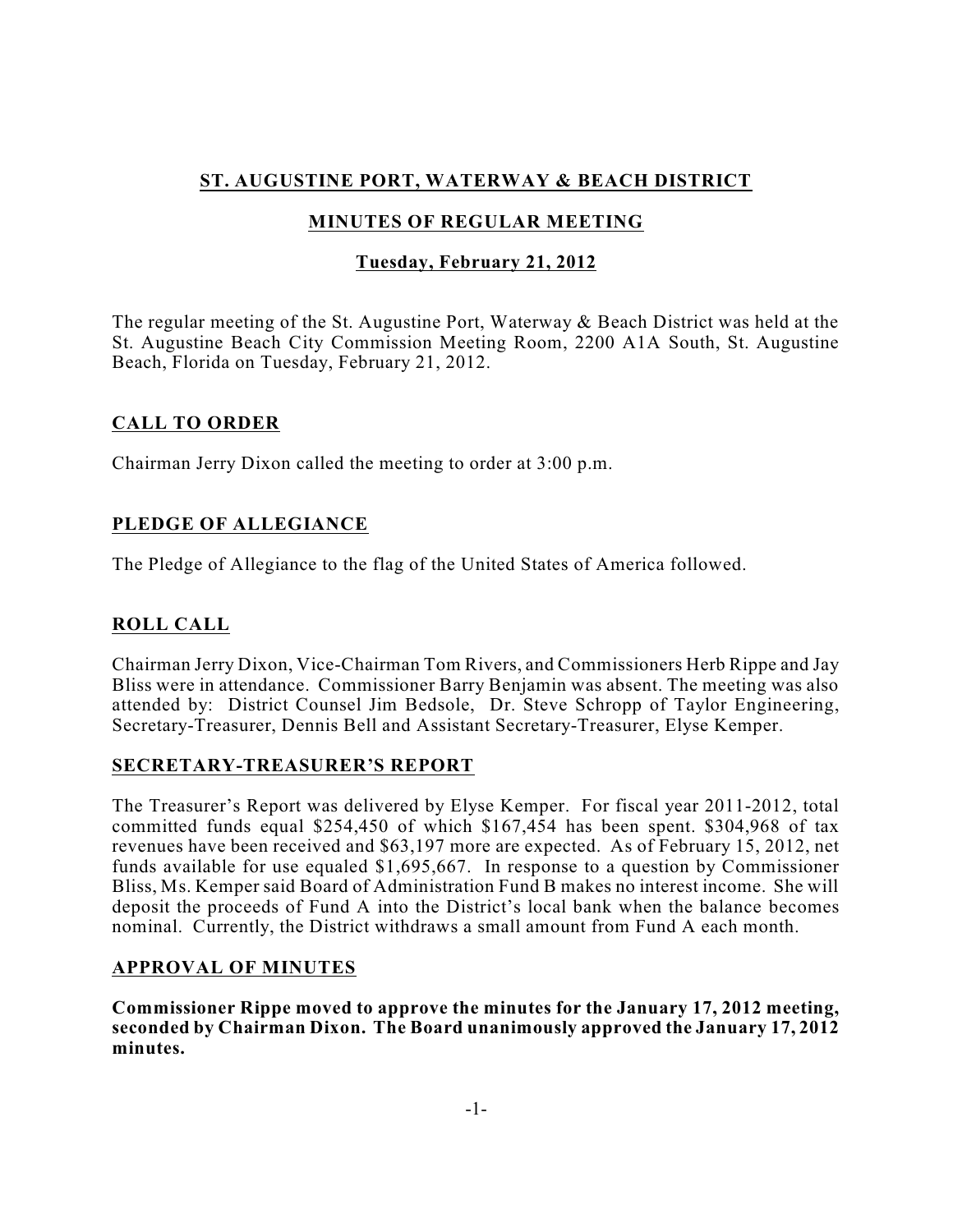### **ENGINEERING REPORT**

Dr. Steve Schropp delivered the engineering report on behalf of Taylor Engineering. He said the new marker signs had arrived for replacement of those missing in Salt Run and that they have been delivered to the contractor for installation.

Dr. Schropp said the second public hearing on the Inlet Management Plan (IMP) will be held February 22, 2012 by the Florida Department of Environmental Protection (FDEP). Commissioner Rippe said he planned to attend and that he is encouraged by a recent letter from FDEP acknowledging the Intracoastal Waterway (IW) needed to be included in the IMP. Dr. Schropp added he hoped FDEP would consider all of the available shoals for sand by-passing and that he will review FDEP's recommendations at the next meeting.

Dr. Schropp then continued with a discussion of the status of the permit application for the restoration of the Summer Haven River (SHR). He said he met with Linda Ginn and her attorney, Jake Varn, and Jan Brewer of St. Johns County about a month ago to consider the best way to move forward with the application. He said St. Johns County has refused to act as an agency sponsor for the application and that chances for approval would be higher if another agency such as the District stepped in to apply. He said other agencies were likely to be more cooperative with the District as an applicant. Based on using the District as an applicant, he estimated the initial phase of the application would cost much less than the \$100,000 already budgeted.

Commissioner Rippe asked if the application would be for all phases of restoration. Dr. Schropp said the strategy is to make a "bare bones" application to restore the river's topography to its configuration in 2000, the earliest year for which topographical information is available.

Linda Ginn said the non-profit Friends of Summer Haven River (Friends) has no staff but lots of volunteers and could accomplish some of the restoration work. In response to questioning by Commissioner Bliss, Ms. Ginn said they intended to ask for no funds in addition to the \$100,000 already budgeted.

Jake Varn, attorney for Friends, said they met with representatives of St. Johns County last month and found the county was unwilling to sponsor the project. He said the options were now to use either the District or Friends as applicant for the permit. He said other agencies would look more favorably upon the application if it were sponsored by the District and that it would also be easier to obtain grant funds.

Commissioner Rippe asked Mr. Varn and District Counsel Bedsole what the drawbacks might be for a District-sponsored application. Mr. Varn said he believed no liability exists for the application process other than the possibility of litigation if an objection was lodged against the application. Mr. Bedsole said that, in addition to objections, the District would be responsible for carrying out the terms of the permit during the construction phase. That responsibility would include liability for managing and monitoring the work as well as the inevitable expense for consulting services of various types.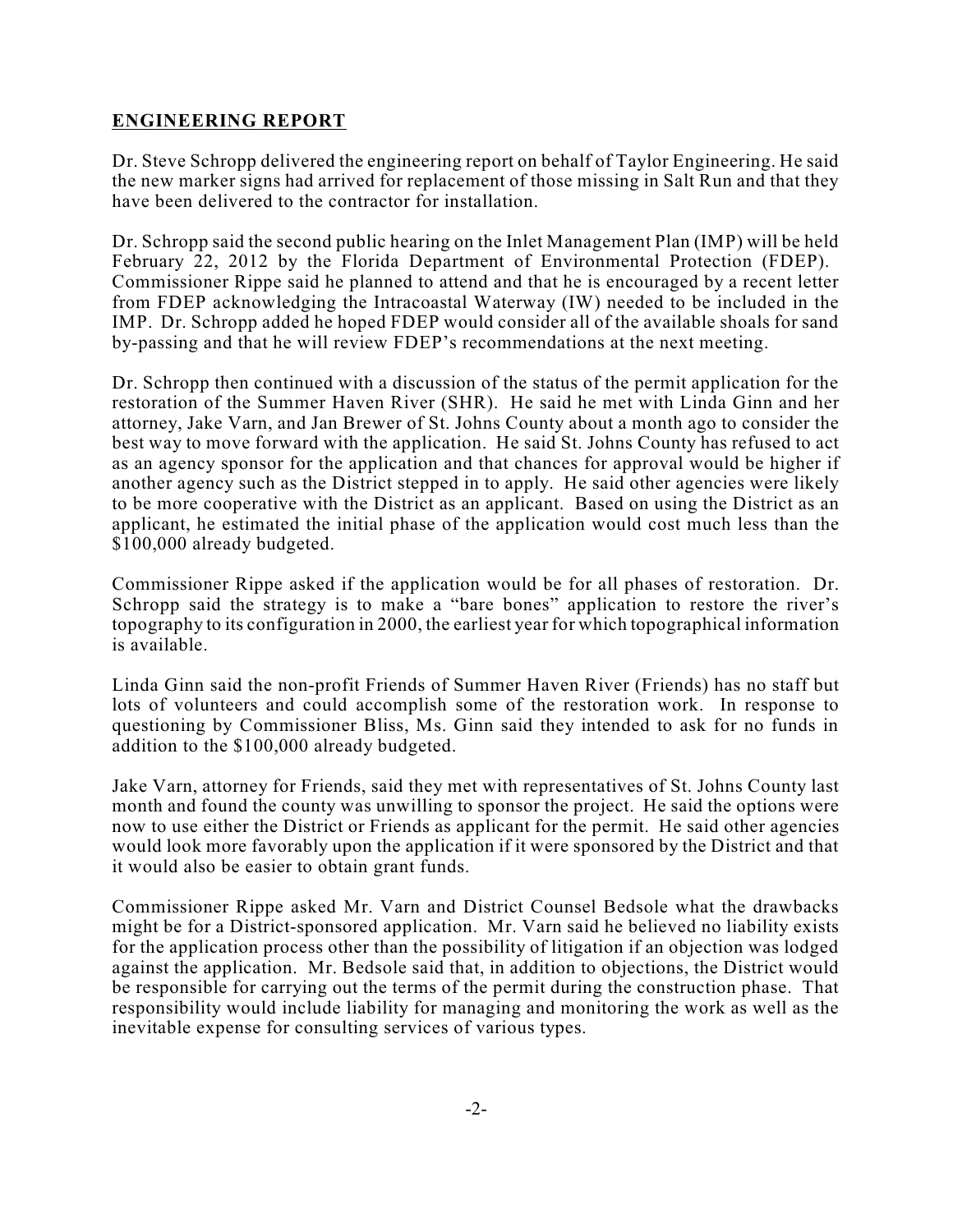Dr. Schropp said the District would only be responsible for Taylor Engineering's services in the application process and not in the construction phase. He said the county had offered its database for use in the project and that others may step forward to volunteer services or equipment. In response to a question from Commissioner Rivers, Mr. Bedsole said the biggest problem for the District would be to oversee the project for the entire term without any staff to do such a job.

Mr. Varn said Friends proposes to have Mrs. Ginn manage the project on behalf of the District and that her services would cost the District nothing.

Dr. Schropp and Mr. Varn were both of the opinion the District could assign its permit, once obtained, to Friends at any point in the project. This could potentially relieve the District of responsibility for the construction phase if the Board decided not to go forward with the work.

#### **Commissioner Rippe moved to have the District sponsor the permit application to restore the Summer Haven River. The motion was seconded by Commissioner Rivers and unanimously approved on a roll-call vote.**

Mr. Varn said he would write Chairman Dixon a letter explaining how Friends expects the project to go forward and how Friends will work with the District in the application process. Dr. Schropp said he would like to have Commissioner Benjamin continue to work as the Board liaison.

## **PUBLIC COMMENT**

Chairman Dixon asked Wil Smith, Director of Parks and Recreation for St. Johns County, about the progress of the Vilano Floating Dock. Mr. Smith said the bid of Yelton Construction of St. Augustine was the winning bid at \$296,000. He said the work is required to be completed within sixty (60) days after the award.

Commissioner Rippe said he had been contacted by managers for the tall ship Bounty which will be at the City Marina from April 26 to 30. He said the Bounty usually draws one to three thousand visitors per day and does not put to sea with visitors.

Lt. Steve Zukowski, Florida Fish and Wildlife Conservation Commission (FWC), said the new idle speed zone markers are in place on all county bridges and that FWC will begin enforcement immediately.

The annual Blessing of the Fleet will be Sunday, April 1. He said participants will be kept away from the Bridge of Lions this year to avoid some of the challenges to seamanship which raised concerns at last year's ceremony.

He said four derelict vessels exist now in District waters. Two vessels are north of the Vilano Bridge and two others are in the area of the Butler Park boat ramp. Both of the boats north of the Vilano Bridge have sunk. The owner of one of them has agreed to move it. The other vessel is on the bottom in sixteen feet of water near Marker 53 on the eastern side of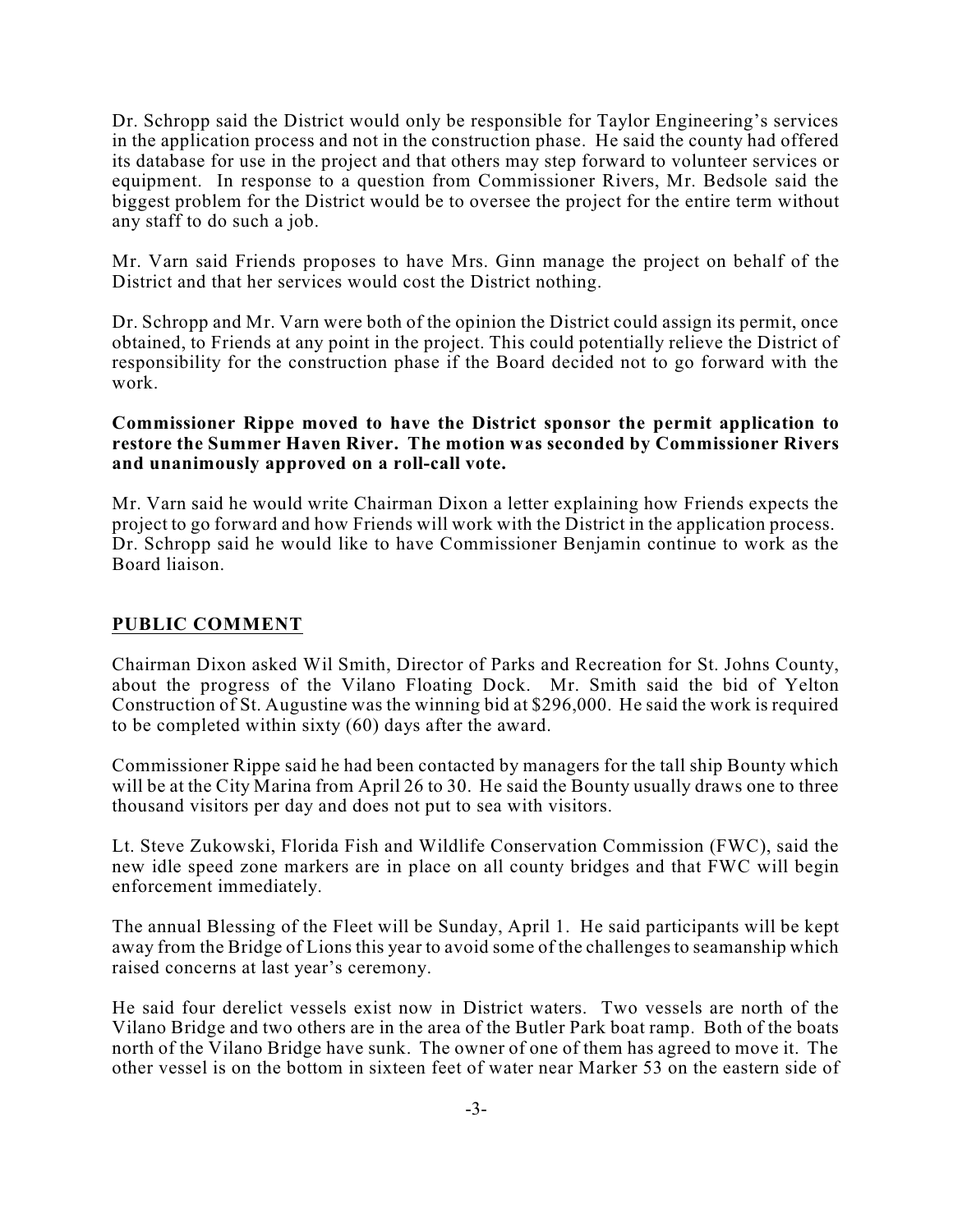the IW. He said this vessel poses no hazard to navigation and is turning into an artificial reef. Commander Steve Fricke, City of St. Augustine Police Department, said the cost for removal of this vessel would be \$3,500.

#### **Commissioner Bliss moved to have the vessel near Intracoastal Waterway Marker 53 removed for \$3,500. Commissioner Rivers seconded the motion.**

Commissioner Rippe said he did not see why the District should remove the vessel if it poses no hazard to navigation and is performing a useful function as an artificial reef. Commissioner Rivers and Bliss said it should be removed.

### **On a roll-call vote, Commissioners Bliss and Rivers voted for removal of the vessel, and Commissioners Rippe and Dixon voted against. Therefore, the motion failed to carry.**

John Olsen of 2634 Hugh Edwards Drive,Jacksonville, Florida, discussed his company, Cree Industries, which manufactures artificial logs from sawdust. He said they plan to establish training and manufacturing facilities here which would eventually employ a large number of people from the local community.

Chairman Dixon then discussed the ongoing talks between the Army Corps of Engineers (ACOE) and District consultants regarding a proposed standing agreement by which the District would fund emergency dredging by ACOE. These talks began during the Summer of 2011 when the dredge Currituck became available for several days. Since then, the beach renourishment project has begun and the need for emergency dredging has disappeared. He directed Mr. Bedsole to revise the agreement proposed by ACOE and provide it for the next meeting.

## **OLD BUSINESS**

Consultant Ken Krauter presented a revised policy regarding external communications by Board members. He said it had been revised pursuant to the Board's direction that it addresses comments by individual commissioners rather than private individuals.

### **On a motion by Commissioner Rivers, seconded by Chairman Dixon, the Board approved the policy with Commissioner Bliss voting against.**

After the vote, Commissioner Bliss explained he saw no reason for such a policy because commissioners are already bound by the District's charter to act ethically in accordance with Chapter 112, Florida Statues.

Mr. Krauter then presented an outline for a district handbook which he said could contain basic information regarding the District and the responsibilities of Commissioners, as well as policies adopted by the Board and current budget information.